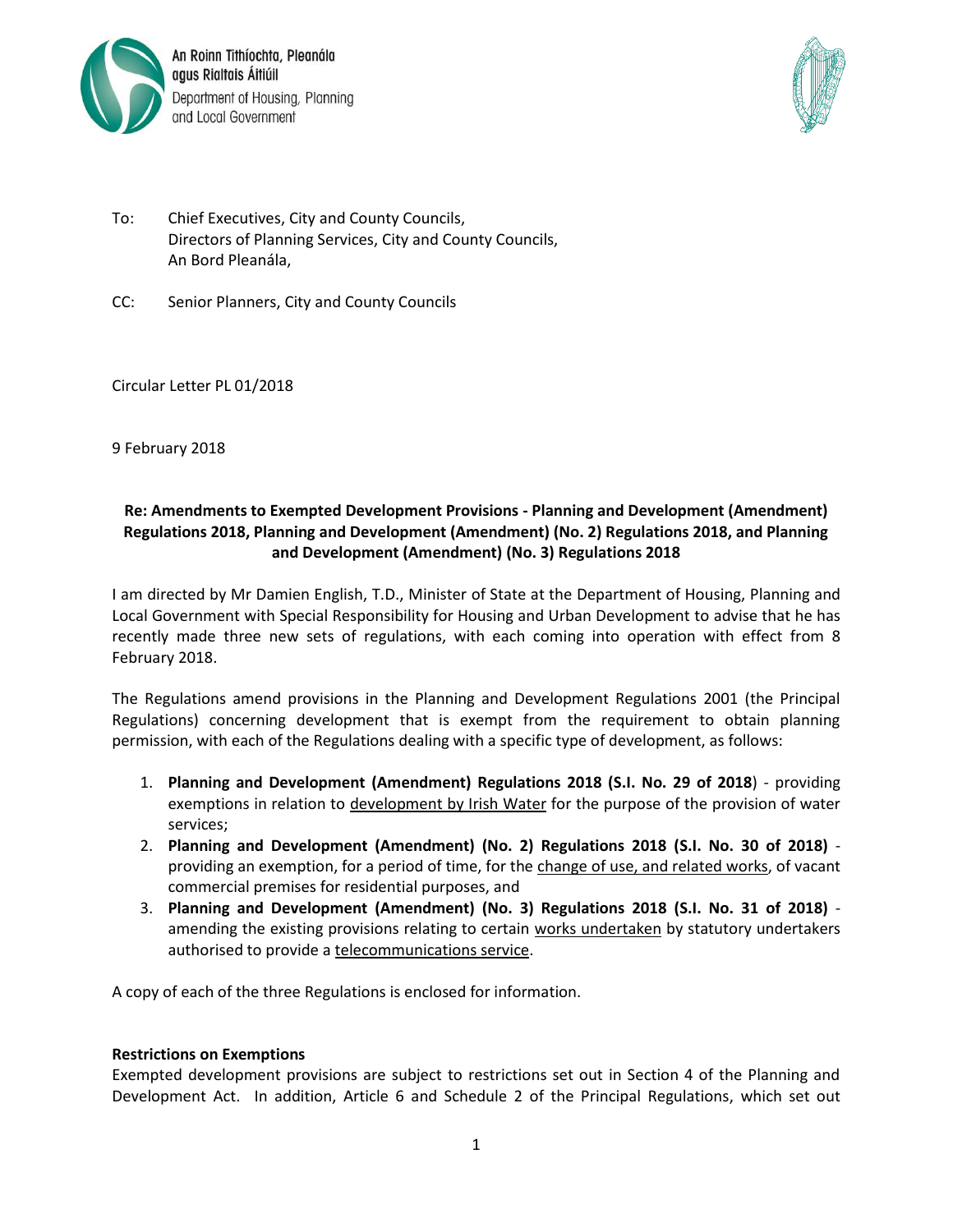certain classes of development which are exempt from planning permission requirements, have specific conditions or limitations which restrict the exemption. These are also subject to any general restrictions on exemptions as set out in Article 9 of the Principal Regulations.

As the Regulations referred to in points 1 and 3 above comprise permanent amendments to Article 6 and Schedule 2 of the Principle Regulations, these exempted development provisions are subject to the restrictions in Article 9 of the Principle Regulations.

However, the Regulations at point 2, which though permanent in nature can only be availed of for a temporary period, comprise of amendments to the changes of use provisions in Article 10 of the Principle Regulations and are not subject to the restrictions in Article 9 of the Principle Regulations. Therefore, these Regulations separately contain some of the restrictions from Article 9 that will also apply to the new exempted development provisions.

An overview of the key provisions of each set of Regulations is set out below.

## **1. Planning and Development (Amendment) Regulations 2018 (S.I. No. 29 of 2018)**

S.I. No. 29 of 2018 relates to the provision of a number of exemptions for development works undertaken by Irish Water in the provision of water services, subject to conditions and limitations. These Regulations amend the Principal Regulations by the insertion of a dedicated new class of exempted development, Class 58, in Part 1 of Schedule 2 and by amending Article 5 to provide for a definition for 'associated accessories' in relation to pipes, water mains and such apparatus.

These exemptions will permit Irish Water to undertake works relating to its normal day to day operational activities without the need to obtain planning permission from the relevant local planning authority, similar to other statutory utility undertakers in the provision of electricity, gas and telecommunications.

The exemptions, which are subject to specific conditions and limitations, include works relating to:

- the maintenance and repair of existing water services pipes and water mains and associated apparatus;
- the installation of new pipes and water mains and associated apparatus including the provision of above ground apparatus such as kiosks and service connections, with restrictions;
- the provision of below ground pumping/booster stations/holding tanks, with restrictions;
- the provision of telemetry and telecommunications apparatus on water services sites, with restrictions;
- the provision of structures on water services sites for sampling and testing, with restrictions;
- the carrying out of remedial works in compliance with conditions of a certificate or licence issued by the Environmental Protection Agency under the Waste Water Discharge (Authorisation) Regulations 2007;
- the maintenance, repair or upgrading of water structures on a water services site, with restrictions;
- the installation of plant or equipment on a water services site as necessary to avert risk to public health or critical failure of infrastructure;
- the carrying out of emergency works to ensure the continued supply of essential water services;
- the provision of fences and gates etc. on water services sites, with restrictions; and
- the test drilling for public water supplies.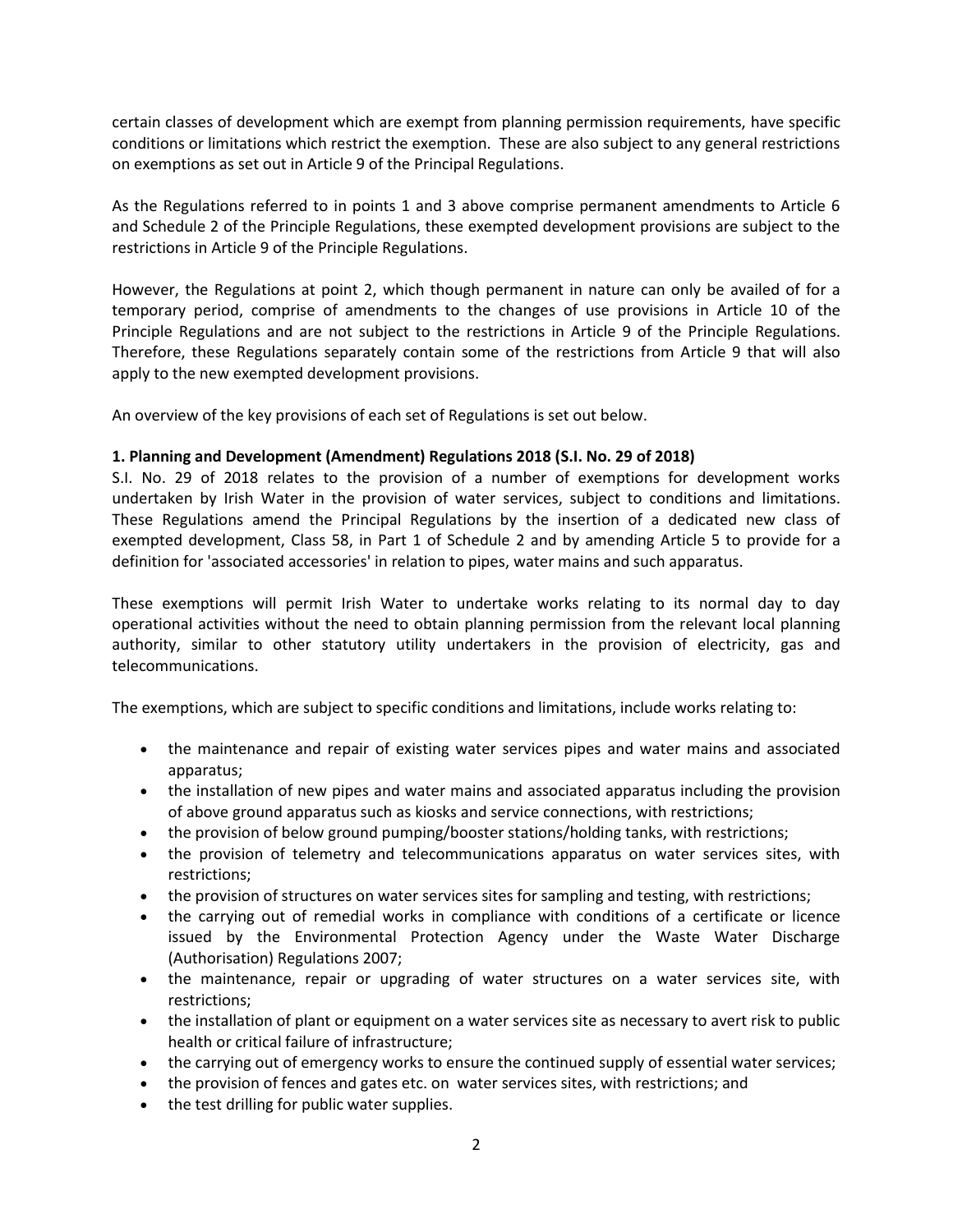## **2. Planning and Development (Amendment) (No. 2) Regulations 2018 (S.I. No. 30 of 2018)**

A key objective of Pillar 5 of the Government's Action Plan for Housing and Homelessness – Rebuilding Ireland is to ensure that existing housing stock is used to the maximum degree possible and focuses on measures to use existing vacant stock to renew urban and rural areas.

Specifically, Action 5.9 of Rebuilding Ireland commits to reviewing planning legislation to allow the change of use of vacant commercial units in urban areas, including vacant or under-utilised areas over ground-floor premises, into residential units without having to go through the planning process. This proposal is also incorporated in Action 6 of the Action Plan for Rural Development.

The main objectives of the exemption are to facilitate the provision of increased and much needed housing supply, to maximise the use of vacant underutilised spaces and assist in the rejuvenation of inner-core urban areas.

Therefore, S.I. No. 30 of 2018 amends Article 10 of the Principal Regulations to provide an exemption for the change of use, and any related works, of certain vacant commercial premises to residential use without the need to obtain planning permission. The exemption applies to existing buildings that have a current commercial use with reference to Class 1, 2, 3, and 6 of Part 4 to Schedule 2 of the Principal Regulations.

The change of use, and any related works, must occur between when the Regulations come into operation on 8 February 2018 and 31 December 2021. In other words, while the exempted development permitted will be permanent in nature, the exemption can only be availed for a temporary period, concurrent with the lifetime of Rebuilding Ireland. In addition, the existing structure or part of the structure, which is the subject of the change of use, is required to be vacant for a period of two years immediately prior to when the development takes place.

A number of other conditions and limitations also apply, including:

- Related works shall primarily affect the interior of the building, with limited external works being permitted which are in keeping with the building and neighbouring buildings, including the provision of on-street access to upper floors, and alterations to existing ground floor shop fronts in respect of window and architectural details.
- Works to the ground floor of any structure shall not conflict with an objective in a development plan for the structure to remain in retail use, with the exception, as mentioned above, of works solely for the provision of on-street access to upper floors.
- No more than 9 individual residential units can be provided in a building, thereby keeping below the Part V social housing obligation threshold of 10 housing units.
- Minimum standards shall apply to residential units being developed such as minimum requirements in relation to overall floor areas, storage space requirements and the need for adequate natural light in living rooms and bedrooms.
- Works to a protected structure shall not be permitted unless a section 57 declaration has been issued by a planning authority to indicate the works will not affect the character or elements of the structure which has been identified for protection.
- Works for the provision of on-site wastewater treatment and disposal systems i.e. septic tanks, shall not be permitted under the exemption.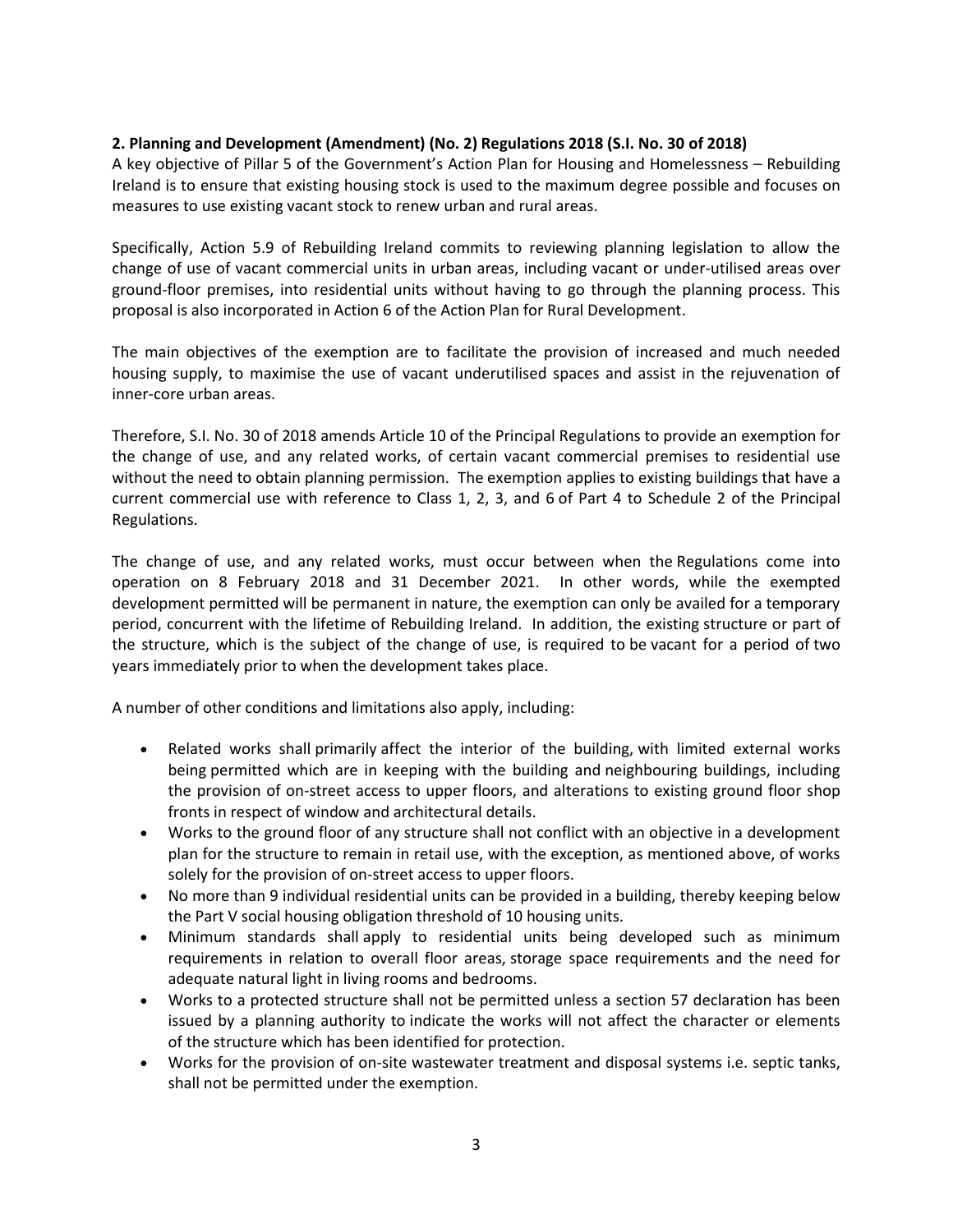- Works shall not be permitted in a number of limited areas, such as areas of special planning control, areas to which special amenity area orders relate and within certain proximity distances of establishments to which the major accident regulations apply.
- A number of other general restrictions as set out in Article 9 of the Principal Regulations are identified as applying to this exemption. In addition, development must not contravene a condition attached to a permission issued under the Act, including any condition specifying the permitted use of the building concerned.

The Regulations also provide a definition within Article 10(6) for 'habitable room' being a room for living and sleeping purposes and 'relevant period' being the period during which the exemption will apply.

## **Notification Provision**

A planning authority must be notified in writing of the details of the development at least 2 weeks prior to the commencement of the proposed change of use, and related works, and the notification must include information on the location and details of residential units being developed. A planning authority is required to:

- maintain a record of any notifications received,
- make the record publicly available online and at their office, and
- submit annual returns to the Minister detailing the notifications received.

[See Appendix 1 for a more detailed overview of the provisions of S.I. No. 30 of 2018.]

## **Planning Enforcement**

Planning authorities are reminded of their statutory obligations under Part VIII of the Planning Act 2000 and the importance of a proactive approach to planning enforcement generally in this regard. Previous Departmental Circular Letter PL 6/2013 entitled Planning and Development (Planning Enforcement) Policy Directive 2013 refers.

In the context of this new change of use exemption, planning authorities are advised to put appropriate monitoring and inspection arrangements into place to ensure that exempted development notified to them under Article 10(6) fully complies with the specific requirements and standards that apply under the exemption. In putting in place such inspection arrangements, mechanisms should be put in place to ensure a co-ordinated approach between such planning inspections and wider building regulations and fire safety or other inspections (e.g. conservation) required in relation to the relevant wider consents.

## **Compliance with Building Regulations**

In this context, as with the planning system generally, neither the granting of planning permission or the provision of an exemption from the requirement to obtain planning permission, removes the requirement to comply with any other code, particularly in relation to building regulations. The aim of the Building Regulations are to provide for the safety and welfare of people in an about buildings. It is important to note in the context of the new exemption, that compliance with the Building Regulations 1997 to 2017 must still be achieved and Building Control procedures will still apply.

Under the Building Control Acts 1990 to 2014, primary responsibility for compliance with the requirements of the Building Regulations, including Part B (Fire Safety), rests with the owners, designers and builders of buildings. In particular, the Building Control (Amendment) Regulations 2014 require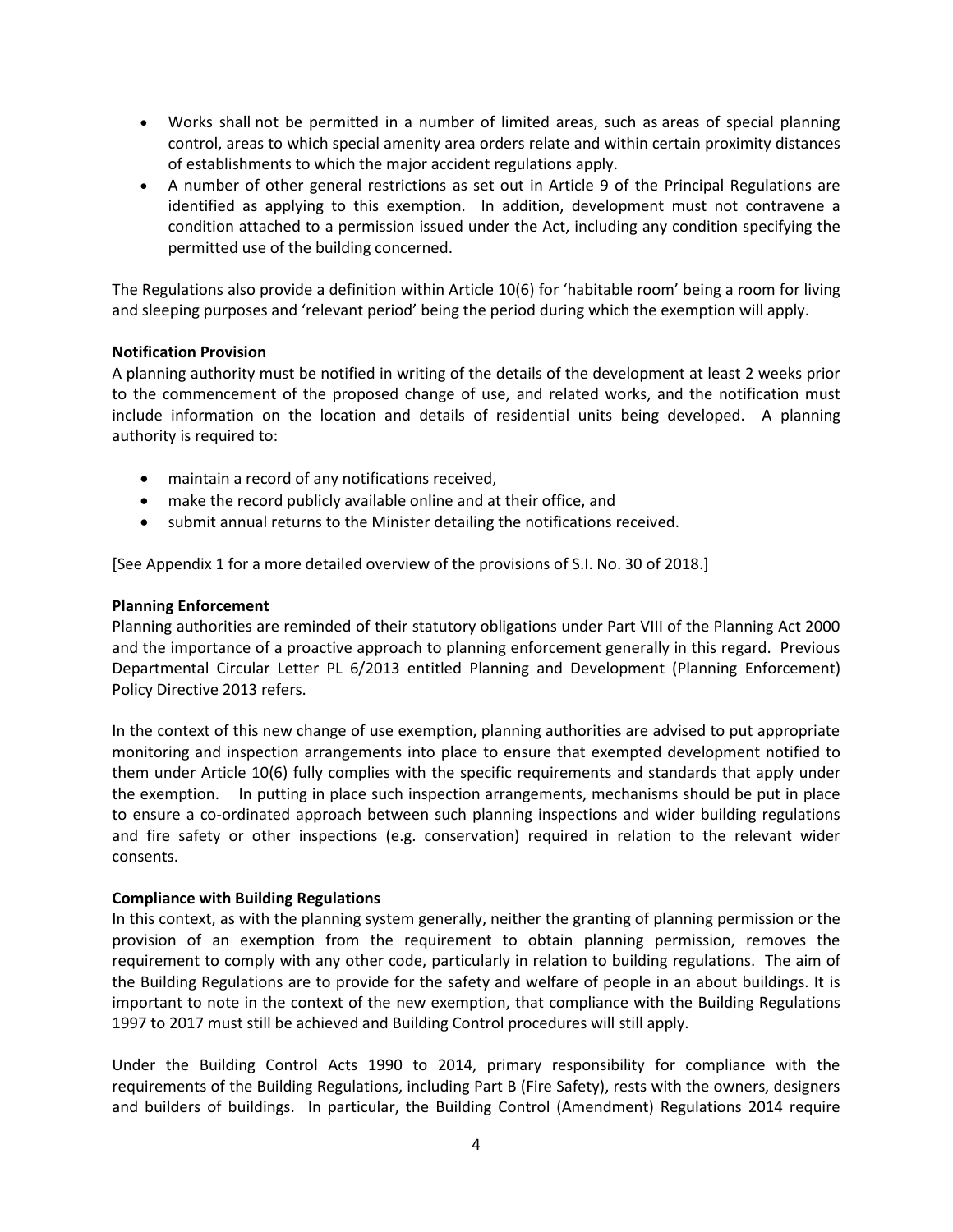greater accountability in relation to compliance with Building Regulations in the form of statutory certification of design and construction by registered construction professionals and builders, lodgement of compliance documentation, mandatory inspections during construction and validation and registration of certificates.

### **Working Group on the Re-Use of Existing Buildings**

The Action Plan for Housing and Homelessness – Rebuilding Ireland identified the need to examine the potential barriers to re-use of existing buildings. The regulatory systems relating to planning, fire safety, accessibility, building control and conservation are perceived as creating competing agendas (particularly for historic buildings) and if dealt with in isolation or sequentially can result in uncertainty regarding the reuse of existing buildings.

In order to facilitate the development of "existing" vacant buildings for residential use, the Department has established a multi-disciplinary Working Group, which consists of Departmental and local authority representatives with expertise in building regulations, fire safety in buildings, planning, design, heritage and also industry representatives with experience in designing and developing such refurbishment projects.

A key task of the Working Group is to develop guidance in order to provide clarity on what regulatory requirements apply in relation to conversion works on existing vacant buildings and to provide advice on how best to facilitate the re-use or development of under-used older buildings in the context of these regulatory requirements. It is intended that this guidance will be finalised in the coming months and will supplement these exempted development planning regulations. A further Circular will issue in due course in this regard.

## **3. Planning and Development (Amendment) (No. 3) Regulations 2018 (S.I. No. 31 of 2018)**

S.I. No. 31 of 2018 amends aspects of the existing provisions of Class 31 of the Principal Regulations relating to exemptions for certain works undertaken by a statutory undertaker authorised to provide a telecommunications service.

The Regulations aim to take account of technological advancements in the telecommunications sector in recent years. As such they are more technical in nature with amendments that include changes to the permitted height of poles or other support structures carrying overhead telecommunications lines, the number and size of dishes and antennae that can be permitted on such structures, facilitating a greater number of antenna to be permitted on larger structures, and the inclusion of a specific new exemption for the deployment of small cell antenna, including on smaller structures in urban areas.

The Regulations will generally facilitate improved broadband and mobile phone services and specifically assist in the roll-out of the National Broadband Plan and support the provision of enhanced mobile phone services, particularly in remote areas, as envisaged in the Action Plan for Rural Development.

The amendments to the exemptions include:

- In Class 31(b) relating to overhead telecommunications including poles and support structures, in *condition and limitation* 1 and 2, the following:
	- $\circ$  increasing the allowable height of poles or other support structures carrying overhead lines or other equipment to **12 metres** [previously 10 metres];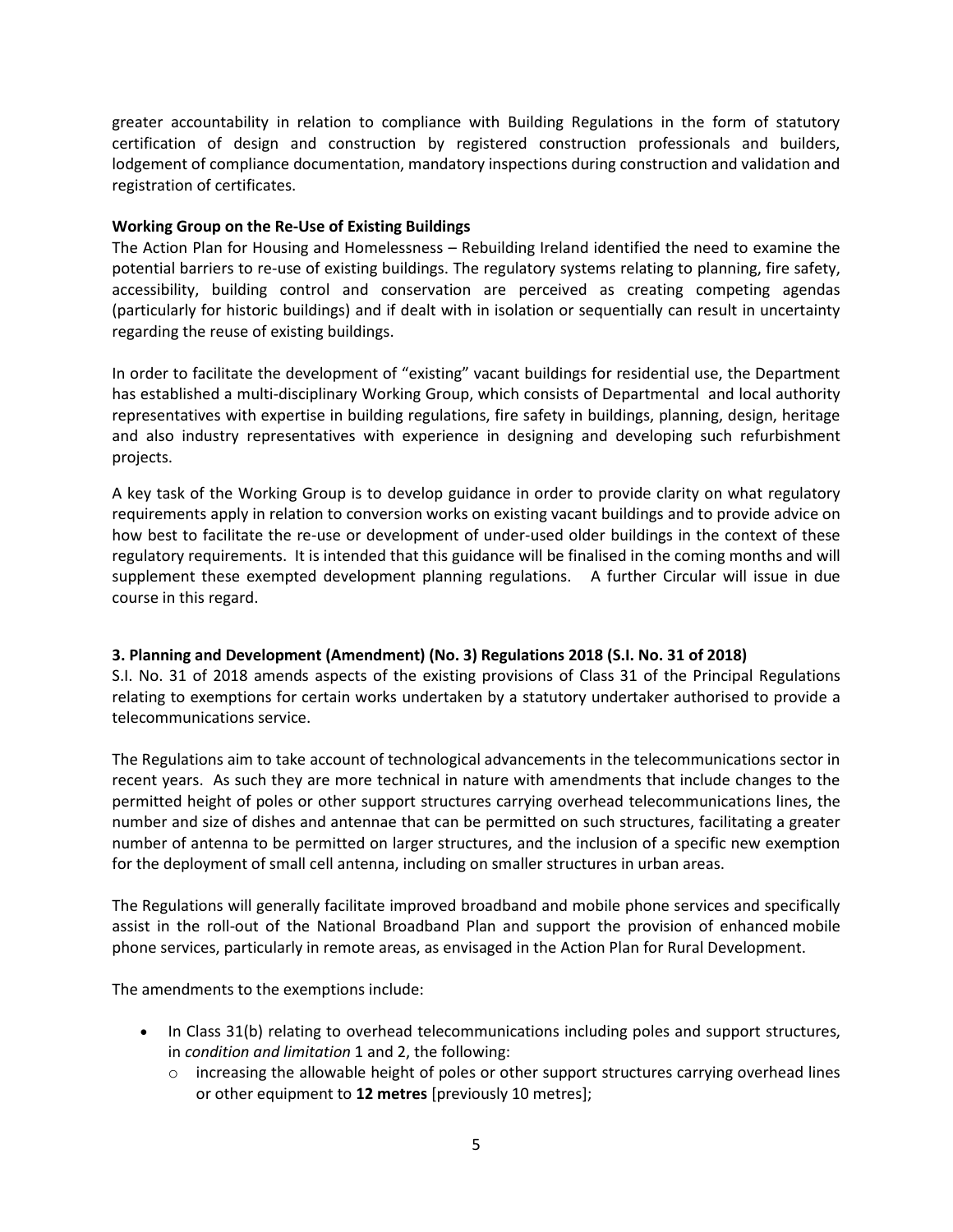- o permitting that other equipment can include **two transmitting or receiving dishes** [previously one dish] and increasing the allowable diameter of such dishes to **0.6 metres** [previously 0.3 metres]; and
- o increasing the dimensions for panel type antennae, placed on support structures, to **0.85 metres x 0.65 metres x 0.2 metres** [previously 0.5 metres x 0.3 metres x 0.2 metres].
- In Class 31(g) relating to transportable radio installations, in *condition and limitation* 2(c), increasing the duration that a temporary replacement structure can be in place to **16 weeks** [previously 12 weeks].
- In Class 31(h) relating to the attachment of additional antennae to an existing support structure, in *condition and limitation* 1 and 2, the following:
	- o creating a distinction between **two categories of structures**, one for structures under 15 metres in height and one for structures 15 metres and above,
	- o permitting up to **18 antennae**, of which not more than **12 shall be dish type**, to be placed on the **structures with a height of 15 metres and above** [no change for structures under 15 metres], and
	- o increasing the dimensions allowed for panel type antennae to **3 metres x 0.6 metres x 0.2 metres** [previously 1.5 metres x 0.4 metres x 0.15 metres].
- $\bullet$  In Class 31(j) relating to the provision of a new antenna support structure in place of an existing antenna support structure, in *condition and limitation* 4 and 5, the same amendments as made in Class 31(h).
- In Class 31(k) relating to attaching antennae to existing structures, the list of existing structures to which antennae, including **small cell antenna**, can be attached is being increased to include **agricultural storage buildings and water towers**. Also, in *condition and limitation* 2 of Class  $31(K)$ , in the case of a structure with a flat roof, the height by which a fixture can exceed any existing parapet or railing on the roof is being increased to **3 metres** [previously 2 metres].
- New Class 31(l) makes provision for a new exemption specifically relating to the deployment of **small cell antennae to smaller structures** including electricity poles, telegraph poles, lamp posts, lighting structures, flag poles, CCTV poles, phone kiosks and bus shelters. This new exemption is subject to 6 conditions and limitations, which broadly mirror those that apply to Class 31(k), with some adjustments. Notably:
	- o small cell antennae must be attached **directly to the structure concern**ed without any support fixture structure,
	- $\circ$  in the case of flat roof structures, such as phone kiosks and bus shelters, the antennae must be attached **directly to the roof**, and
	- o there is a limit of **no more than 2 small cell antennae** being allowed to be attached to any one structure.

The Regulations amend Article 5 of the Principal Regulation to provide for a definition of 'small cell antenna'. In addition the Regulations also update existing references to the Director of Telecommunications Regulations, where they appear in the above exemptions, which office is now known as the Commission for Communications Regulation.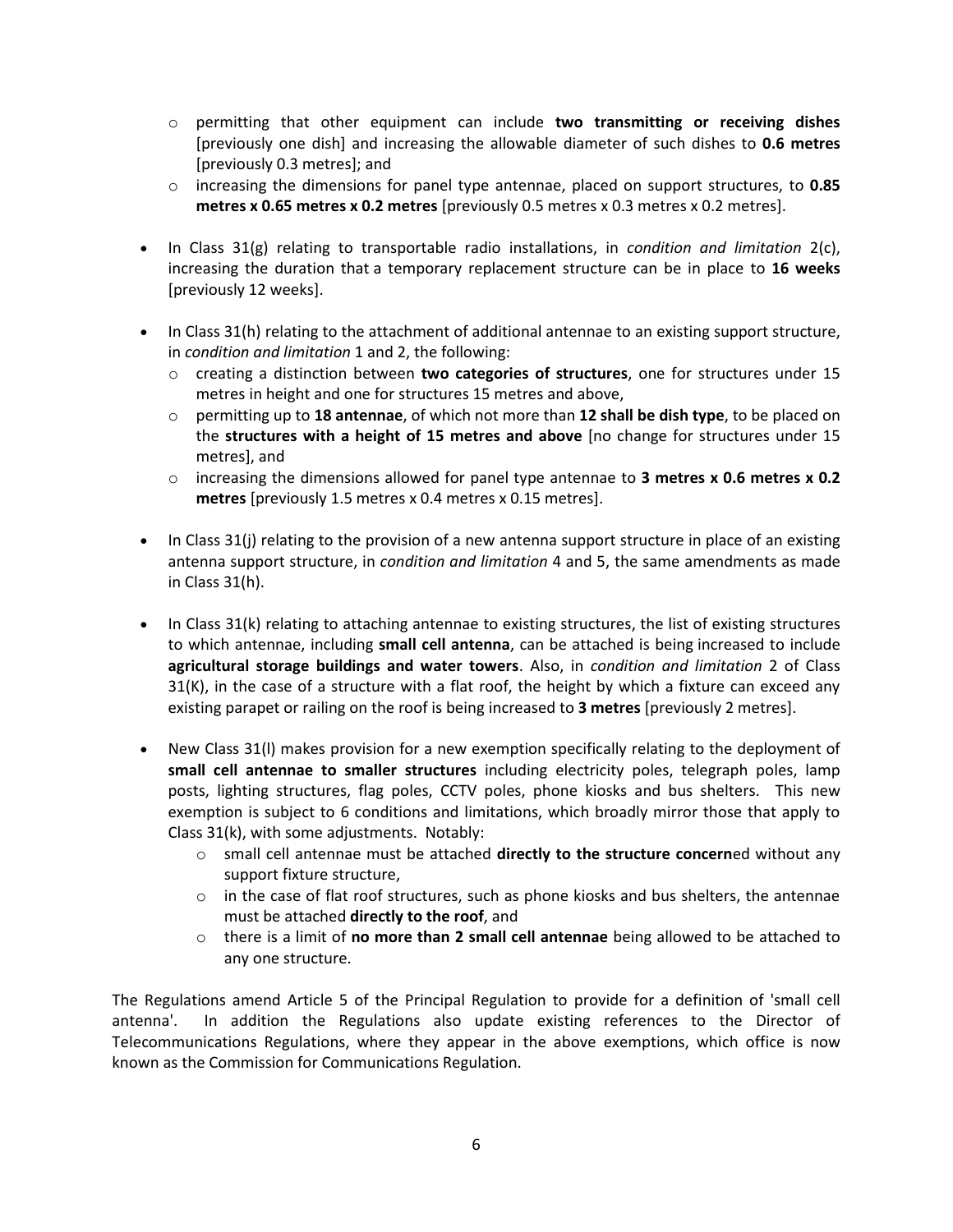Any enquires in relation to this Circular can be emailed to [planning@housing.gov.ie.](mailto:planning@housing.gov.ie)

Very Heiden

Terry Sheridan Principal Planning Policy

### **Enclosures:**

- 1. Planning and Development (Amendment) Regulations 2018 (S.I. No. 29 of 2018)
- 2. Planning and Development (Amendment) (No. 2) Regulations 2018 (S.I. No. 30 of 2018)
- 3. Planning and Development (Amendment) (No. 3) Regulations 2018(S.I. No. 31 of 2018)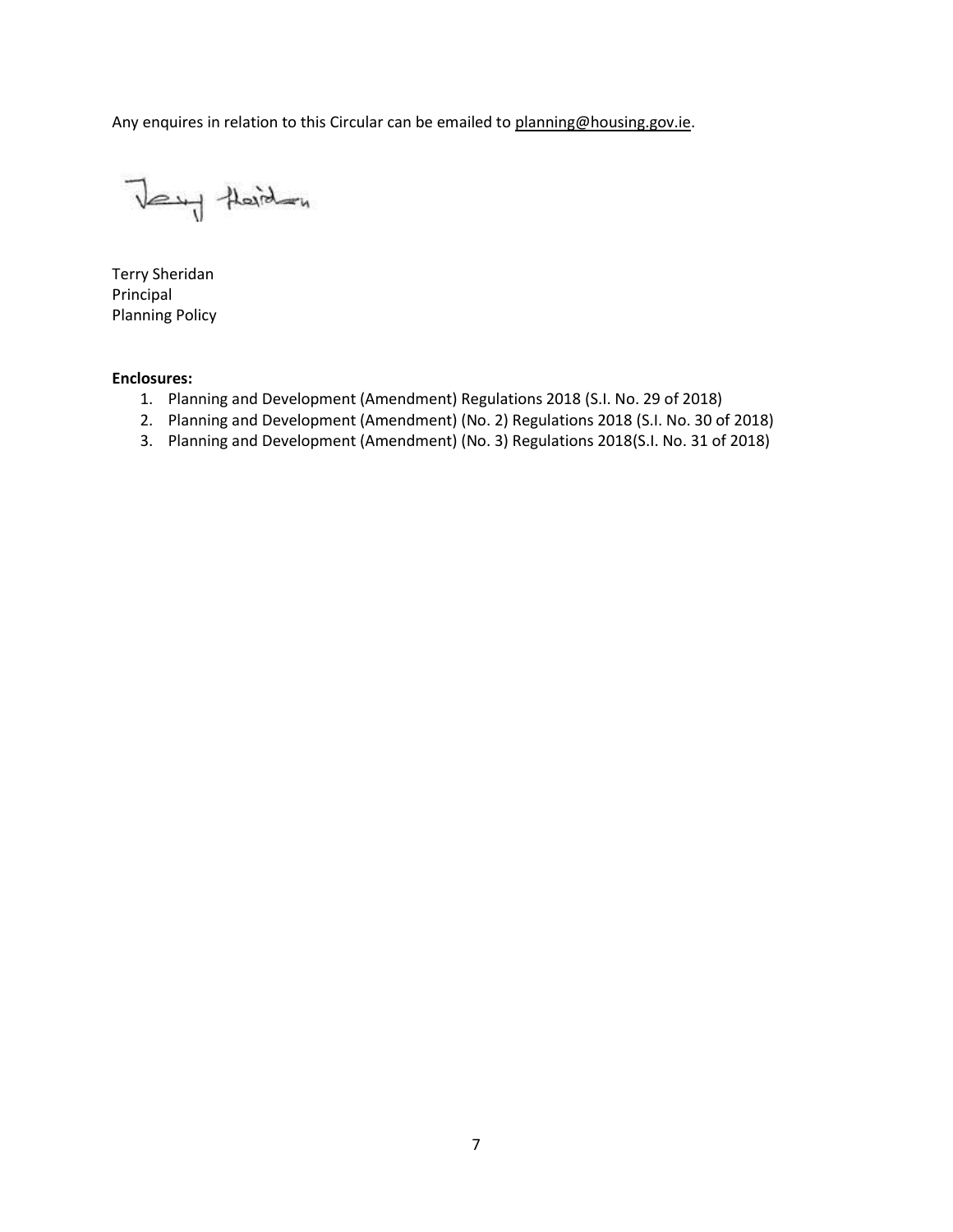## **Planning and Development (Amendment) (No. 2) Regulations 2018 (S.I. No. 30 of 2018) Detailed Overview of Provisions**

#### **Background**

A key objective of Pillar 5 of the Action Plan for Housing and Homelessness – Rebuilding Ireland is to ensure that existing housing stock is used to the maximum degree possible and focuses on measures to use existing vacant stock to renew urban and rural areas.

Specifically, Action 5.9 of Rebuilding Ireland commits to reviewing planning legislation to allow the change of use of vacant commercial units in urban areas, including vacant or under-utilised areas over ground-floor premises, into residential units without having to go through the planning process. This proposal is also incorporated in Action 6 of the Action Plan for Rural Development.

These Regulations have been brought forward on foot of those Actions.

#### **Duration the exemptions will apply**

Subject to conditions and limitations, the Regulations will apply for a limited period and to changes of use and related associated works which occur from when the exemption comes into operation, on 8 February 2018, until 31 December 2021. This period is concurrent with the lifetime of Rebuilding Ireland and is aimed at acting as an incentive for those who wish to avail of the exemption to do so as soon as possible. This, in turn, has the potential to bring forward the delivery of additional residential units by means of conversion works at the earliest possible date.

## **Current Classes of Use to which the exemption will apply**

The Regulations apply to commercial type buildings which may be vacant, and therefore available, and are also suitable for housing such as shops, offices etc. As such, the exemption will only apply to buildings that currently have a specific class of use with reference to the Exempted development – Classes of Use set out in Part 4 of Schedule 2 of the Principal Regulations, as follows:

| Class 1: Use as a shop.                                                                               |
|-------------------------------------------------------------------------------------------------------|
| Class 2: Use for the provision of                                                                     |
| (a) financial services,                                                                               |
| (b) professional services (other than health or medical services),                                    |
| (c) any other services (including use as a betting office),                                           |
| where the services are provided principally to visiting members of the public.                        |
| Use as an office, other than a use to which class 2 of this Part of this Schedule applies.            |
| Use as a residential club, a quest house or a hostel (other than a hostel where care is<br>provided). |
|                                                                                                       |

#### **Other limitations on the buildings which benefit from the exemption**

There are some limitations on the nature and type of building, or part of a building, which may avail of the exemption as follows, it:

must have been completed prior to the making of the Regulations on 8 February 2018,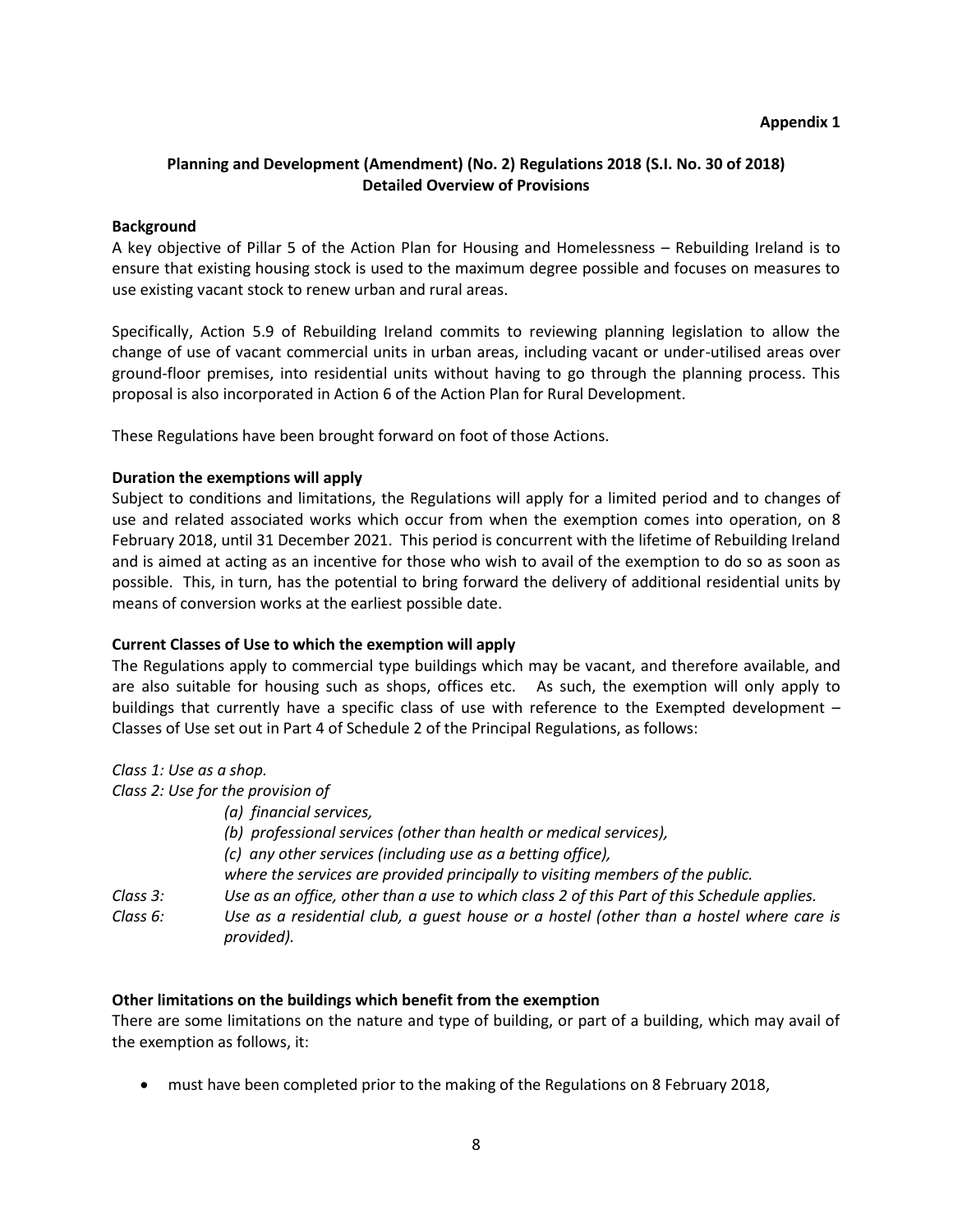- must have been used for one of the 4 classes of use (Class 1, 2, 3 and 6) at some time in the past, and
- the structure or part of the structure which is to be developed must have been **vacant for 2 years or more immediately** prior to the commencement of development.

As envisaged by the Action in Rebuilding Ireland, the Regulations aim to facilitate reuse of existing and vacant commercial buildings for residential purposes.

#### **Limitations on the Development works**

Given the relatively expansive exemption being provided, it is important that certain restrictions and controls are put in place to ensure that the development undertaken by availing of the exemption is consistent with the principles of "proper planning and sustainable development".

In this regard, there are certain limits or restrictions that apply to any works, as follows:

- The works to the building must primarily relate to works which only affect the interior of the structure although some limited works to the external appearance of the structure are permitted and must be consistent with the character of the structure and of neighbouring properties.
- External works to existing ground floor shop fronts must be consistent with the fenestration details and architectural and streetscape character of the remainder of the structure or of neighbouring structures. See an example in figure 1 below.

Figure 1:



**Existing** 



- Works cannot be carried out to a ground floor area that conflicts with an objective of the relevant local authority development plan or local area plan to remain in retail use. Such an objective is designed in particular areas to keep ground floor premises in retail use and ensure the continued vibrancy of commercial streets and areas. The only exception to this requirement in the exemption is to allow minor works to provide on-street access to the upper floors of the structure. This is necessary to enable the development of "above the shop" premises.
- The provision of an onsite wastewater treatment and disposal system is not exempted development.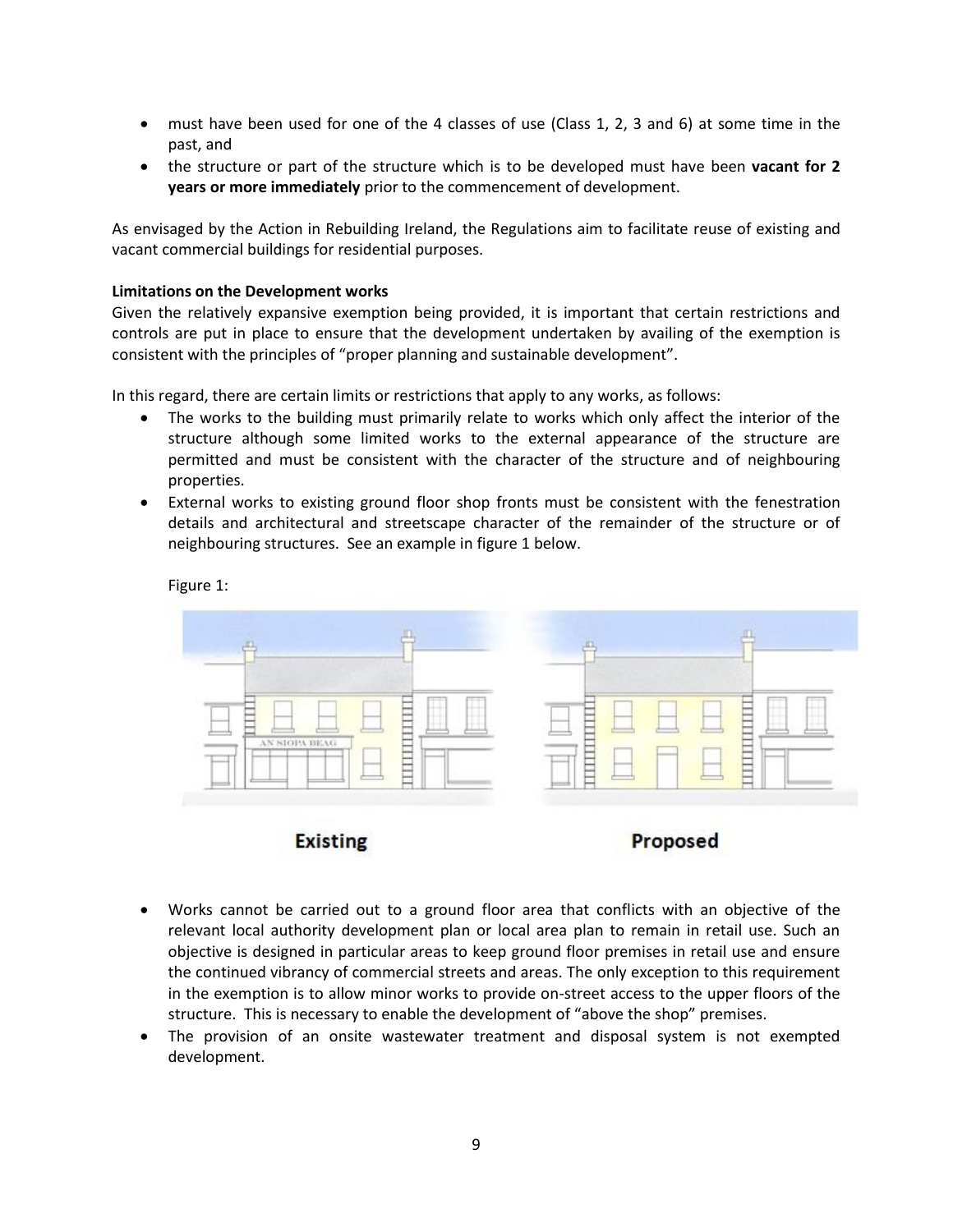#### **Minimum Requirements – Residential Units**

The Regulations set out some minimum standards that apply to any residential units being provided, including minimum floor areas, storage space and the provision of natural light.

- A maximum of 9 residential units can be provided in any structure.
- The minimum floor area and minimum storage space requirements of the **'Sustainable Urban Housing: Design Standards for New Apartments - Guidelines for Planning Authorities'**, **December 2015** \* must be complied with. This ensures that apartments will be of adequate size and will include adequate storage.

The minimum floor areas allowed are:

- Studio apartment: Minimum 40 sq. m
- 1 bedroom apartment: Minimum 45 sq. m
- 2 bedroom apartment: Minimum 73 sq. m
- 3 bedroom apartment: Minimum 90 sq.

The minimum storage space requirements are:

- Studio apartment: Minimum 3 sq. m
- 1 bedroom apartment: Minimum 3 sq. m
- 2 bedroom apartment: Minimum 6 sq. m
- 3 bedroom apartment: Minimum 9 sq. m

[\* Note: These 2015 Guidelines are under review at present. The provisions of any new or revised Guidelines regarding minimum floor areas and storage space will apply to the exemption].

 Rooms for use or intended for use as habitable rooms such as rooms for living or sleeping must have adequate natural light through the provision of windows. It is important to note this condition must be met, within the provisions stated in the Regulations that works undertaken should affect the interior of the structure and not materially affect the external appearance of the structure, and permitted works must be consistent with the character of the structure and of neighbouring properties.

#### **Requirements under other codes**

It is important to note that these proposed exemptions relate to the planning system only. Therefore development works to vacant commercial buildings which are being converted to residential use will also need to comply with the requirements of the Building Control Regulations in respect of fire safety, structural stability, ventilation etc. As mentioned above (page 5), it is intended that the Department's Working Group on the Re-Use of Existing Buildings will produce guidance in the coming months to advise on how best to facilitate the re-use or development of under-used older buildings in the context of the parallel regulatory requirements of planning, fire safety, accessibility, building control, and building conservation. The forthcoming guidance will supplement these exempted development planning regulations.

#### **Restrictions for Protected Structures**

 Exempted development works to a protected structure, as specified in the Regulations, are not allowed unless a section 57 declaration is received from the relevant planning authority which confirms that the proposed would not materially affect the character of the structure or any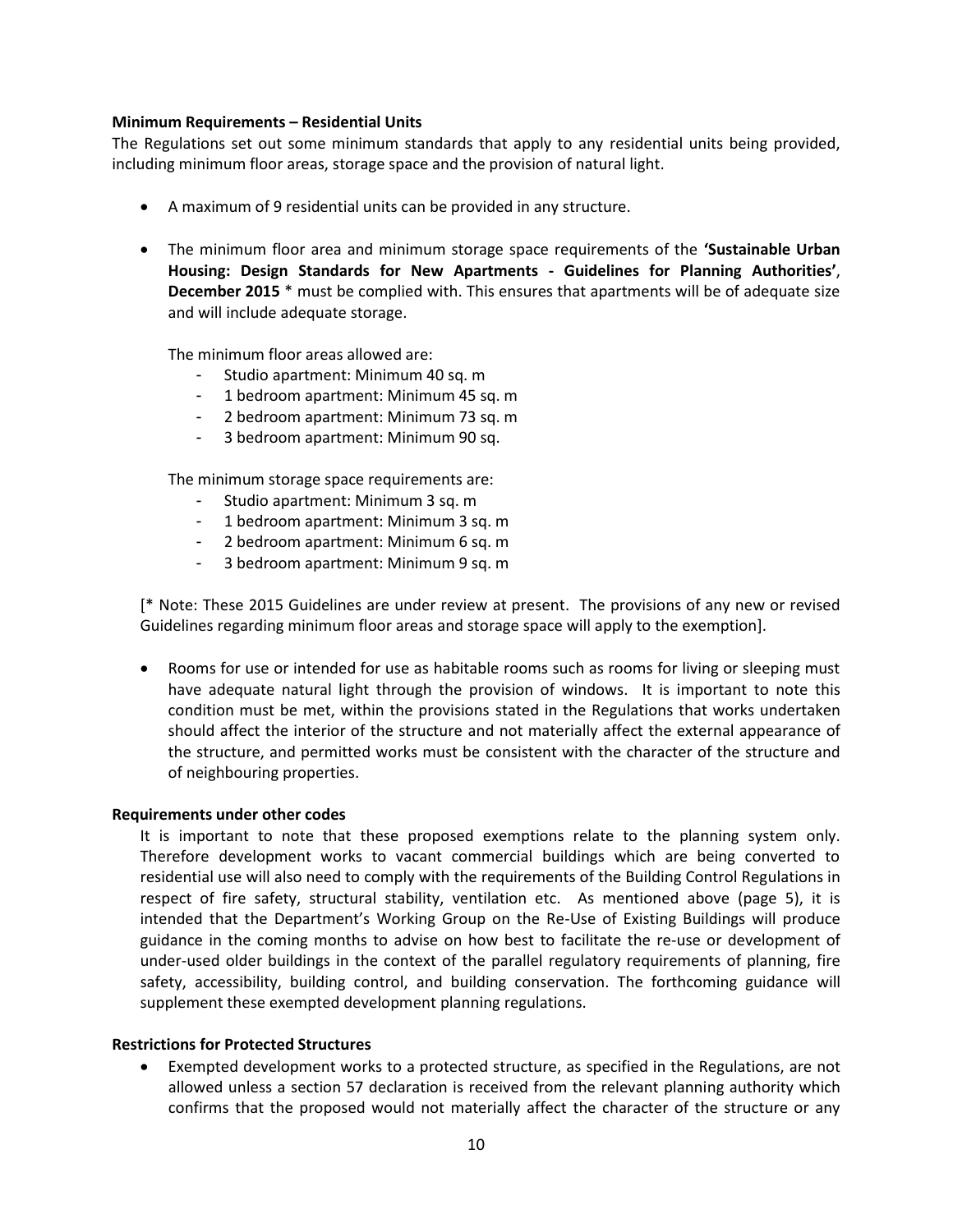element of the structure which contributes to its special architectural, historical, archaeological, artistic, cultural, scientific, social or technical interest.

## **Restricted Areas where the exemption will not apply**

The exemption will not apply to development in a building in the following areas:

- An area to which a special amenity area order relates. A special amenity area order is made for areas of outstanding natural beauty or special recreational value and has regard to any benefits for nature conservation. For example there is a Special Amenity Area Order in place for Howth.
- An area of special planning control. Areas of special planning control allow the planning authority to specify development objectives for the preservation or enhancement of an area considered to be of special architectural importance. Examples include Grafton Street and O'Connell Street, Dublin. The purpose of the Grafton Street designation is the creation of a busy thriving commercial area. O'Connell Street is designated because of its special architectural importance, as well as its historical and civic importance.
- Within the relevant perimeter distance set out in Table 2 of Schedule 8 of the Principal Regulations of any establishment to which the major accident regulations apply – *Extract below.* The perimeter distances are within a range of 100 to 2000 metres depending on the type of establishment. Establishments listed in the below table include establishments where flammable/ toxic or chemical substances are stored. This will prevent new residential units being developed in close proximity to such establishments, by way of these exempted development regulations.

| Column 1                                              | Column <sub>2</sub>                            |
|-------------------------------------------------------|------------------------------------------------|
| Type of establishment                                 | Distance from establishment perimeter (metres) |
| Establishment where pressurised flammable             |                                                |
| substances (including liquefied petroleum gas) are    |                                                |
| stored in bulk -                                      |                                                |
| - above ground                                        | 600                                            |
| - mounded/underground                                 | 100                                            |
| $\le$ or = 100 tonnes                                 | 200                                            |
| $>100$ tonnes.                                        |                                                |
| Establishment where pressurised or refrigerated toxic |                                                |
| substances (including ammonia) are present -          |                                                |
| - in bulk storage                                     | 2,000                                          |
| - in cylinder or drum storage.                        | 700                                            |
| Establishment<br>comprising<br>consisting of or<br>a  | 700                                            |
| warehouse where chemicals are present.                |                                                |
| Establishment where non-pressurised flammable         | 300                                            |
| substances are stored in bulk.                        |                                                |
| Establishment where chemical processing involving     | 1,000                                          |

## **Table 2 Distances from establishments**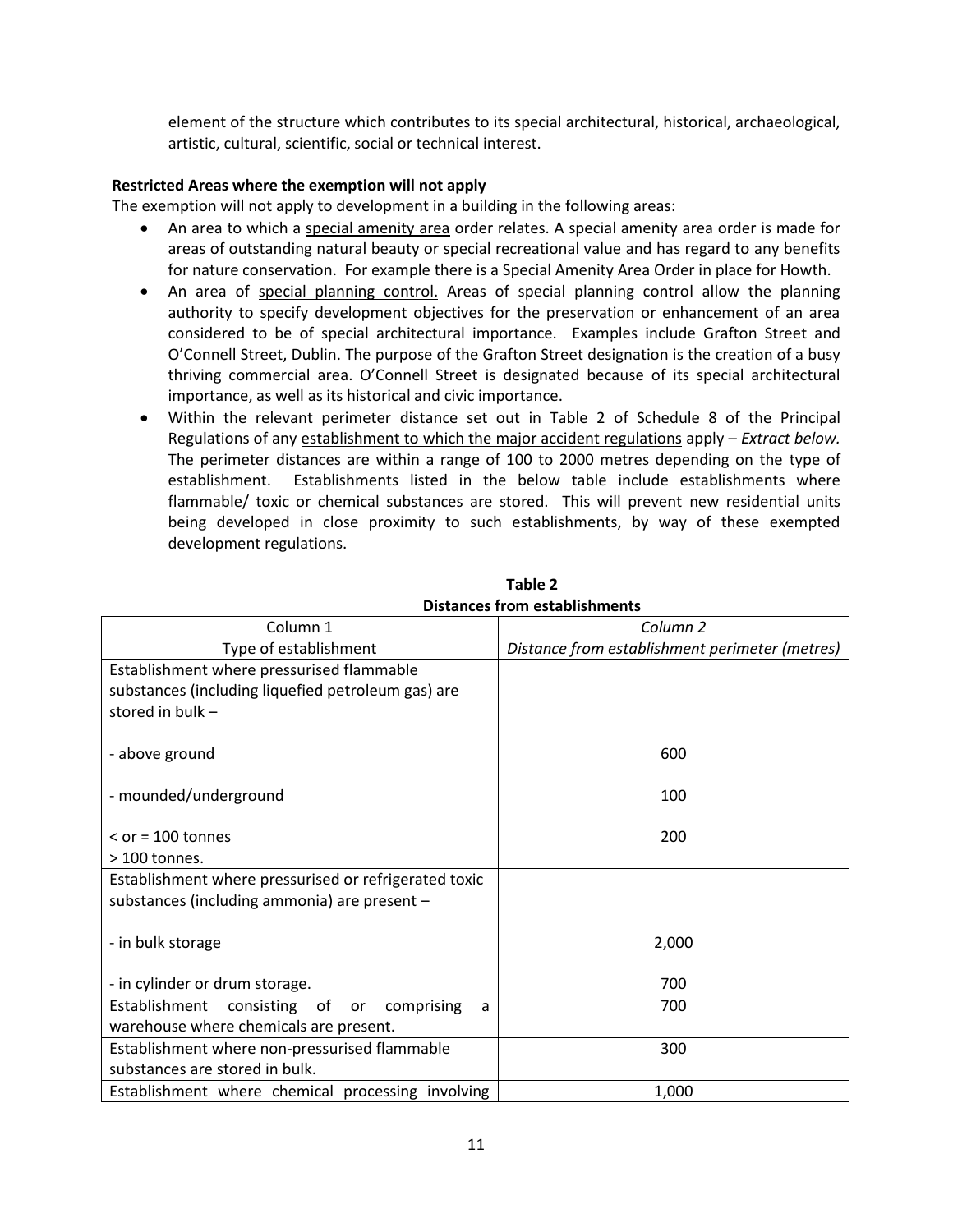| flammable or toxic substances takes place.        |       |
|---------------------------------------------------|-------|
| Establishment where chemical processing, which    | 300   |
| involves the risk of dust explosion, takes place. |       |
| Establishment where explosives are manufactured.  | 1,000 |

# **General Restrictions on Exemptions (Article 9 provisions)**

Article 9 of the Principal Regulations places certain restrictions on exempted development under Article 6 and Schedule 2 to the Regulations. These restrictions outline a number of forms of development that would not be considered exempted development, e.g. works to archaeological sites, natural heritage areas, an unauthorised structure and works that would require an EIA. Also under Article 9, development cannot contravene a condition attached to permission under the Act or be inconsistent with any use specified or included in such permission.

Article 9 does not automatically apply to Article 10 exemptions relating to change of use. In order to ensure that appropriate controls are in place for the current exemption which relates to change of use and associated works, the Regulations apply certain Article 9 restrictions to the exemption.

The Article 9 restrictions applied are the restrictions set out in subparagraphs (iv), (vii), (viiA), (viiB), (viiC), (viii) or (ix) of article 9(1)(a), or paragraphs (c) or (d) of article (9)(1). The Principal Regulations should be consulted for the full text of the restrictions that apply to the exemptions. In summary, these provisions state that development is not exempted development if it consists of:

- except for a porch, bringing a building forward beyond the front wall of the building on either side or the building line determined in the development plan,
- works to places, caves, sites, features or other objects of archaeological, geological, historical, scientific or ecological interest, the preservation, conservation or protection of which is an objective of a development plan or local area plan,
- the excavation, alteration or demolition of any archaeological monuments included in the Record of Monument and Places,
- works requiring an appropriate assessment because it would be likely to have a significant effect on the integrity of a European site,
- would be likely to have an adverse impact on an area designated as a natural heritage area,
- works to an unauthorised structure or a structure with an unauthorised use,
- the alteration of a building as would restrict the continuance of an existing use where it is an objective of the planning authority to ensure that the building would remain available for such use,
- development to which Part 10 of the Regulations relating to Environmental Impact Assessment applies, and
- the provision of, or modifications to, an establishment to which the Major Accident Regulations apply, and which could have significant repercussions on major accident hazards.

In addition, no development shall contravene a condition attached to a permission issued under the Act, in line with a similar provision in Article 9(1)(a)(i).

## **Notification Process Provision**

A notification provision is included in the Regulations, as follows:

 A person undertaking development under these exemptions must notify the planning authority 2 weeks prior to commencing development. The notification should detail the location of the